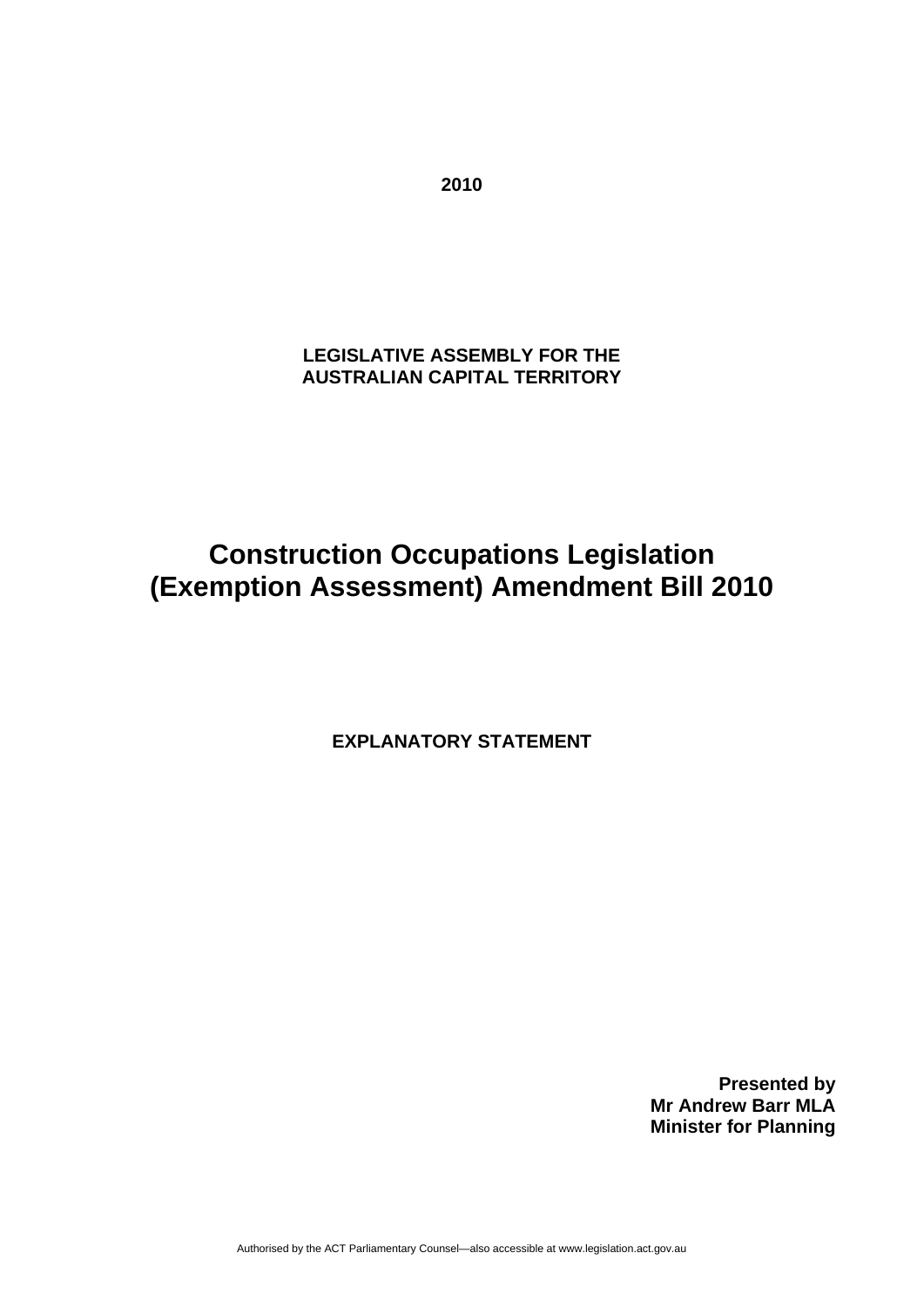This Explanatory Statement relates to the Construction Occupations Legislation Amendment Bill 2010 (the amending Bill).

### **Overview**

In 2004, the government introduced the *Construction Occupations (Licensing) Act* (COLA) which established a framework for the effective regulation of the construction industry in the ACT.

In late 2008, the ACT Planning and Land Authority (the authority) developed an action plan, ACTPLAn, to further improve service delivery and guide the authority's work into the future. As part of ACTPLAn, an industry monitoring group was established to improve communication of industry concerns and the exchange of ideas. This Bill is a practical response to one of the few remaining issues that industry has raised.

The amending Bill is the second of two Bills that seek to introduce a set of reforms for unit title applications and exemption assessment certifications. The first Bill which was made in March 2010 dealt with unit title reforms. It inserted the construction occupation of works assessor in COLA. The amending Bill seeks to expand that definition to include doing the work necessary to do an exemption assessment notice.

In recent years, the range and type of things that can be exempt from needing development approval and/or building approval has expanded and now includes such things as a single dwelling as long as it complies with the *single dwelling housing development cod*e in the Territory Plan.

At the moment, a person can determine for themselves whether what they intend to build meets exemption criteria. If what they are building needs building approval but not development approval then the building certifier will confirm the person's 'selfassessment' as part of the building approval application process. However, for many other types of developments such as garages and carports there is not necessarily this informal 'double-check'.

The reforms proposed by the amending Bill put in place a **non-mandatory** process for people who would like to have their 'self-assessment' confirmed by a licensed person and have a record of the decision. This record is then available for a variety of future uses. For instance, a prospective buyer would have 'peace of mind' that the exempt single dwelling they are looking at buying is an exempt development or that the double garage is exempt development.

### **The main objectives of the amending Bill are to:**

- introduce a category of licensed people who can certify if a proposed development is exempt from the need to obtain development approval and/or building approval
- provide a legislative mechanism for applicants to obtain formal certification of the exempt status of a proposed development
- provide new business opportunities to licensed people.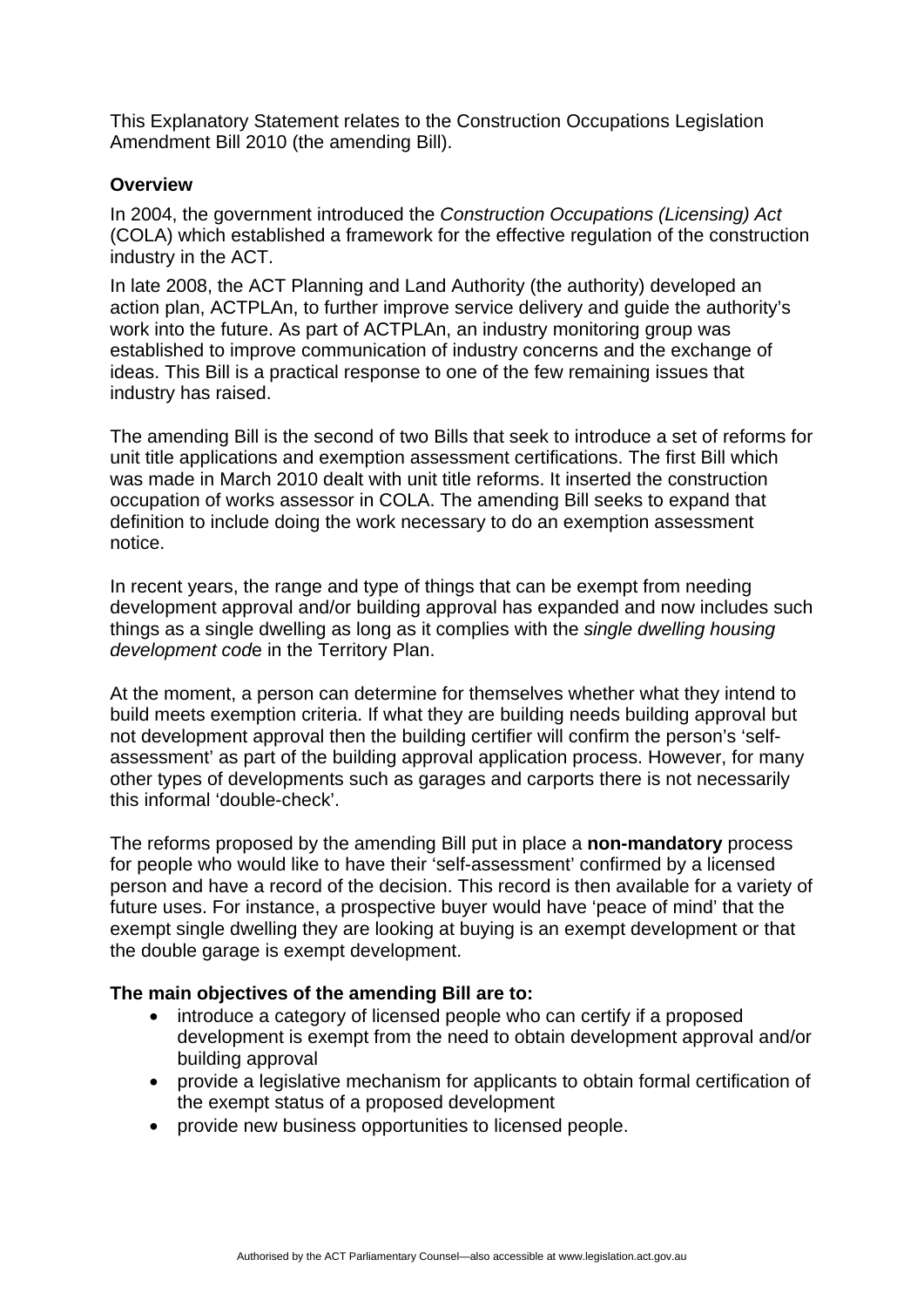The reforms will be delivered through both the *Building Act 2004* and the *Planning and Development Act 2007.* An exemption assessment notice under the Building Act is called an *exemption assessment B* notice and a notice issued under the Planning and Development Act will be called an *exemption assessment D* notice.

For some proposed developments, such as a garage, a proponent may seek both an exemption assessment **B** and **D** notice while for most single dwellings an exemption assessment **D** notice could be obtained.

The amending Bill amends the Building Act, COLA (and its associated regulation), the Planning and Development Act and the *Unit Titles Act 2001*. COLA is amended to expand what a works assessor can do to include the work proposed by the Bill. The Building Act and Planning and Development Act are amended to provide the framework for an applicant to ask whether or not work is exempt from requiring building approval and development approval respectively. The Unit Title Act is amended so that a plan prepared by a registered surveyor must show those things prescribed by regulation.

### *Part 1 Preliminary*

#### **Clause 1 Name of Act**

States that the name of the Act is the *Construction Occupations Legislation Amendment Act 2010*.

#### **Clause 2 Commencement**

States the commencement provisions for the Act. Part 1 and part 2, which are he naming and commencement provisions automatically commence on the notification day (see Legislation Act, s 75 (1)).

The remainder of the Act is commenced in stages. Part 4 – Construction Occupations (Licensing) Regulation (other than section 42) and Part 6 – Unit Title Act, commence on commencement of the *Construction Occupations Legislation Amendment Act 2010*, pt 3 (Unit Titles Act 2001). This is because these parts are specific to unit title reforms.

The remaining parts commence on a date fixed by the Minister. This means that the amendments proposed to the Building Act and Planning and Development Act will not commence until the Minister fixes a day in writing (see Legislation Act, s 77 (1)). These Parts are dependant on supporting regulations that are being developed and can not work without those regulations. Therefore, it is appropriate that the parts commence when the proposed regulations commence.

Because of the complexity of the regulations and the need to consult with industry and community, section 79 of the Legislation Act will not apply. This is because the 6 month period provided for by s79 may be insufficient to complete the regulations.

A provision of the Act will commence automatically after 1 year if it is not already commenced.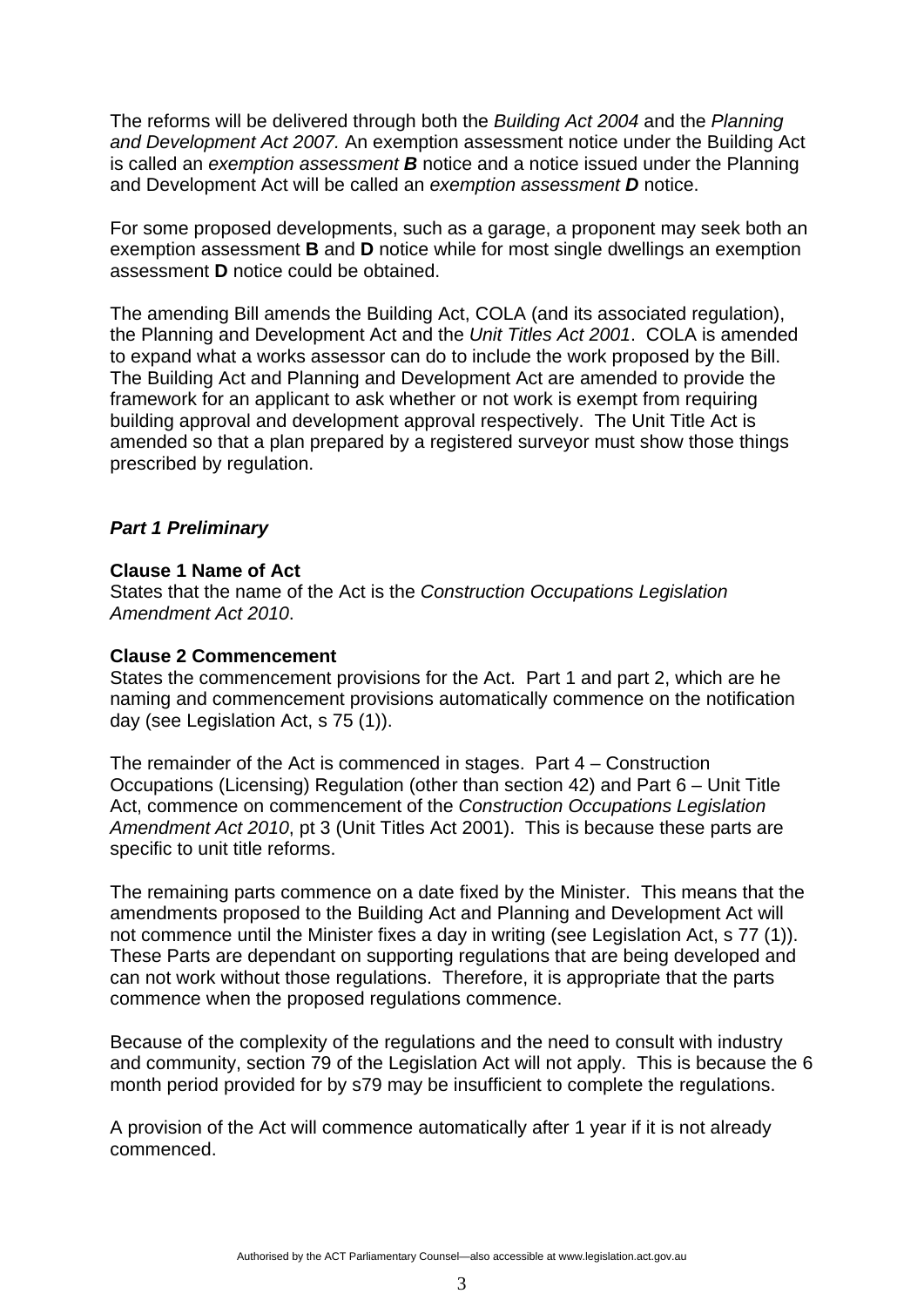# *Part 2 Building Act 2004*

### **Clause 3 Legislation amended—pt 2**

States that the part amends the Building Act 2004. The provisions that are included in this Part are all those amendments necessary to the Building Act to deliver the proposed reforms.

#### **Clause 4 New part 2A**

Clause 4 inserts a new Part 2A Exemption assessments. This Part includes those provisions that set out the parameters for an exemption assessment B notice. An exemption assessment B notice is a notice issued under the Building Act. The provision provide what information must be provided in the application and what happens if requested information is not provided. These are the core provisions for exemption assessment B notices.

#### **New section 13 Purpose of exemption assessment B notices**

New section 13 sets out the purpose of exemption assessment B notices. An exemption assessment may relate to building work that is to be done or has been done. For work that is to be done, an exemption assessment B notice will certify if the work is, or is not, exempt from all or part of the Building Act. For work that has been done, an exemption assessment B notice will certify whether the work is, or is not, exempt from all or part of the Building Act based on whether the work was exempt at the time it was done, or is currently exempt.

#### **New section 14 Exemption assessment applications**

New section 14 sets out the requirements of an application for an exemption assessment B notice including the need for the application to have a number of copies of the plan of the proposed development. An application can only be made to a building surveyor. The regulations may also prescribe other things that may be included in the application and what information must be shown in the plans.

#### **14A Exemption assessment not required for building approval**

New section 14A provides that an exemption assessment is not a requirement of the building approval process and gives a building surveyor the power to issue an exemption assessment B notice. A person may still personally decide whether building work is exempt and not apply for an exemption assessment from a building surveyor. A building surveyor may issue an exemption assessment B notice to the owner of a parcel of land only if the owner has applied to the building surveyor for an exemption assessment. A building surveyor must not refuse to issue a building approval on the ground that the applicant for the approval has not applied for an exemption assessment B notice.

#### **14B Exemption assessments and notices**

If the owner of a parcel of land *applies* for an exemption assessment under section 14 and the building surveyor *agrees* to provide the assessment, the building surveyor *must* undertake the assessment and issue a notice (an exemption assessment B notice) stating what building work is exempt or not exempt from the Building Act and anything else prescribed by regulation.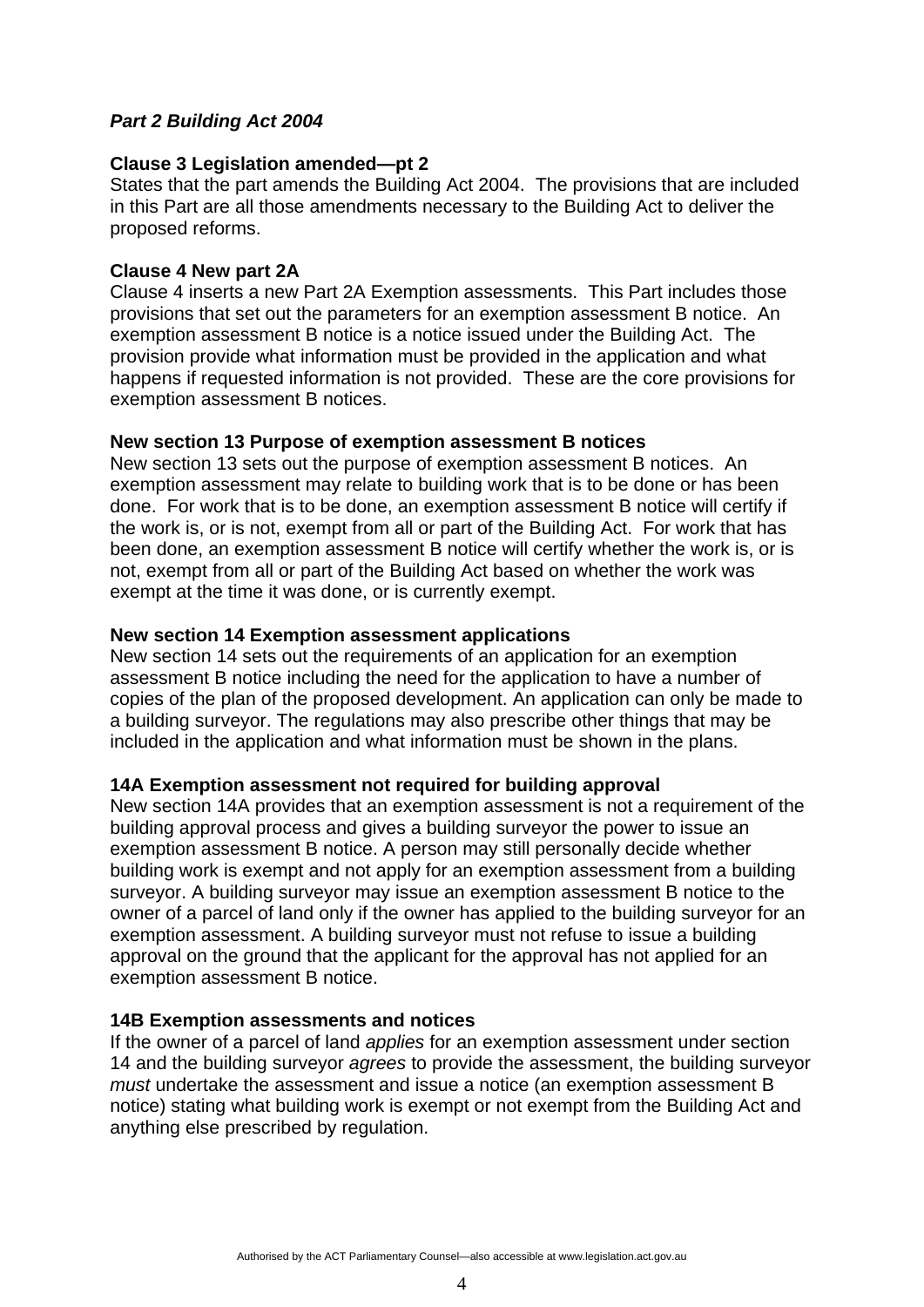The building surveyor must also give the exemption assessment B notice to the owner and within 5 days of issuing the notice, give a copy to the construction occupations registrar.

If the building work that is the subject of the application has been completed and the building surveyor certifies that the building work is exempt because the building work was exempt when built, the exemption assessment B notice must also include the dates on which the building surveyor has based the assessment that the building work was exempt.

If, after taking reasonable steps, the owner cannot find a building surveyor who will agree to provide an exemption assessment, the owner may apply to the construction occupations registrar to appoint a building surveyor to undertake the exemption assessment and issue an exemption assessment B notice to the owner.

### **14C Exemption assessment applications—request for further information**

New section 14C sets out the rules for a building surveyor to request further information for an exemption assessment notice B from an owner. The request must be in writing, the building surveyor must believe on reasonable grounds that the further information will help in the preparation of the assessment. The building surveyor can not ask for information if the surveyor and the owner has agreed that the surveyor will obtain the further information.

A building surveyor is not entitled to require someone other than the owner to take photographs and is not entitled to further information if the surveyor has reasonable access to suitable information that allows the surveyor to decide the application without personally inspecting the land where the building work is to be carried out.

### **14D Exemption assessment applications—contents of request for further information**

New section 14D sets out the contents of request for further information. A request under section 14C must—

- (a) state the period within which the further information asked for must be provided; and
- (b) if the further information is not a document—state that the further information must be provided in writing; and
- (c) state that the owner need not provide the further information, but if the owner fails to provide some or all of the information in accordance with the request, the building surveyor may refuse under section 14E to issue an exemption assessment B notice; and
- (d) state that, despite the owner and building surveyor having previously not agreed that the building surveyor would obtain the further information, the owner and building surveyor may agree that the building surveyor will obtain the information.

The request may require the owner to confirm all or part of any information provided by statutory declaration.

The period within which information must be provided must be at least 20 working days or, if a shorter period is prescribed by regulation, the shorter period. The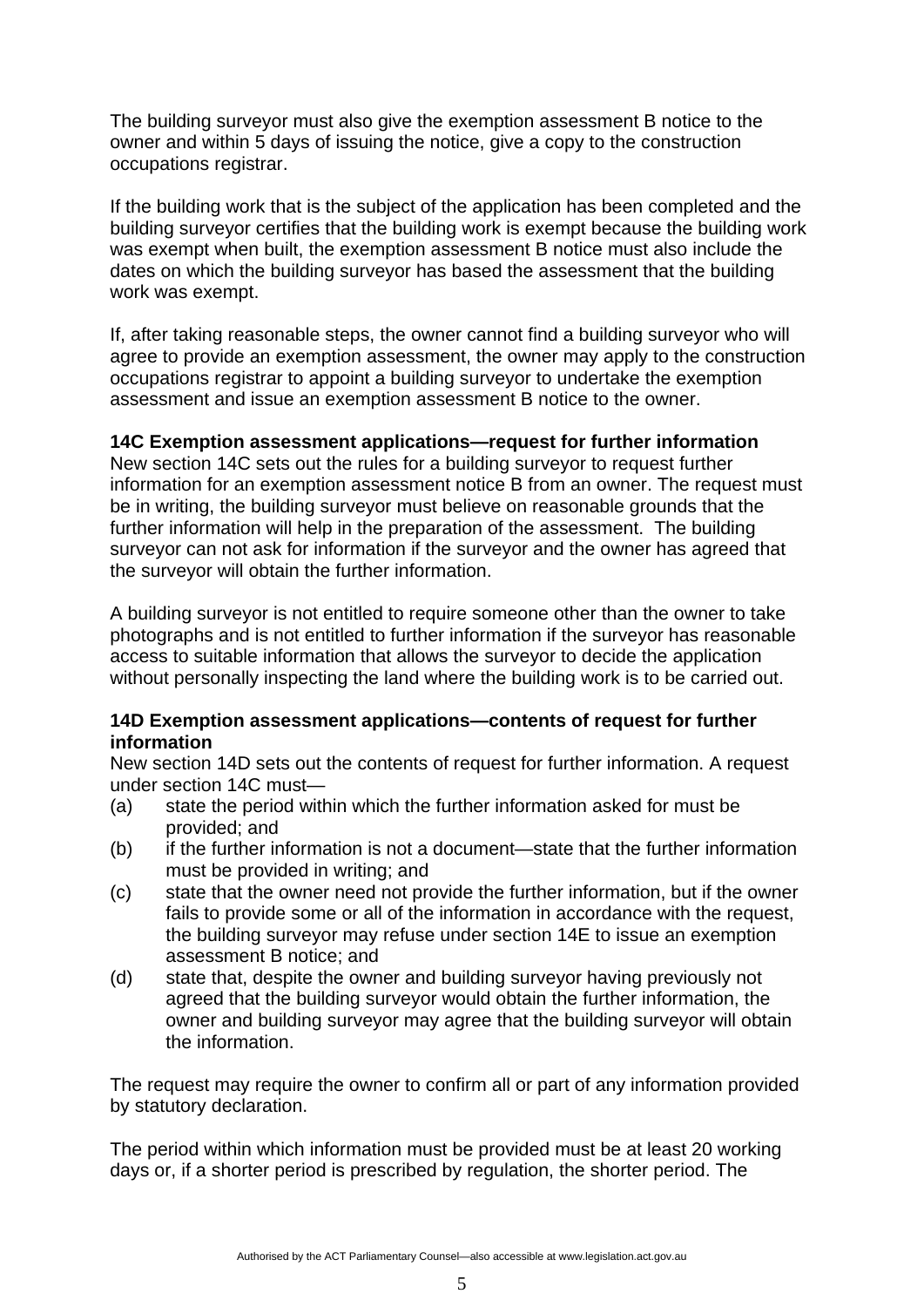building surveyor may, on application before the end of the 20 working day period extend the period within which the further information must be provided once only, for a period not longer than 20 working days.

### **14E Exemption assessment applications—effect of failure to provide further information**

The building surveyor may refuse to issue an exemption assessment B notice under section 14C if a building surveyor has asked for further information and the owner has not provided some or all of the information by the stated period or any extended period, and the owner and the building surveyor have not agreed that the building surveyor will obtain the further information.

## **Clause 5 Application of pt 3 to building work, Section 15, new note**

Inserts new note in section 15 to alert the reader to the existence of new part 2A inserted by clause 4 above.

## **Clause 6 Building approval applications, Section 26 (2), note**

Substitutes the section 26(2) Note with new subsections (e) and (f) and two new notes. Section 26 (2) sets out what must be included in applications for building approval. Clause 6 inserts new subsections (e) and (f) which require applications to include, if obtained, a copy of any development approval relating to the building work and an exemptions assessment D notice.

New Note 1 refers to Exemption assessment D notices in the Planning and Development Act, s 138D which is inserted by this amending Bill (refer clause 46 below).

**Clause 7 Section 26A (3)(b).** The amendment corrects an omission of words in the existing provision and ensures that the provision is consistent with similar provisions in the P&D Act and Unit Title Act.

#### **Clause 8 Contents of request for further information, Section 26B (4), note**  Omits the note from section 26B(4) to provide consistency in the Act in relation to time periods for providing further information.

### **Clause 9 New section 27A**

Inserts new section 27A. Existing provisions in the Building Act require the building surveyor to issue building approval for those applications that they determine or assess as requiring building approval. However, there is no provision that requires the building surveyor to provide anything in writing if they determine that no building approval is required. This leaves the applicant with no written evidence of this determination. New section 27A rectifies this situation.

If an application for a building approval is made to the certifier under section 26 and the certifier does not issue the building approval for all or part of the building work that is the subject of the application because the certifier—

- (i) refuses to issue approval under section 26C; or
- (ii) must not consider the application under section 27; or
- (iii) must not issue the approval under section 30 or section 30A; or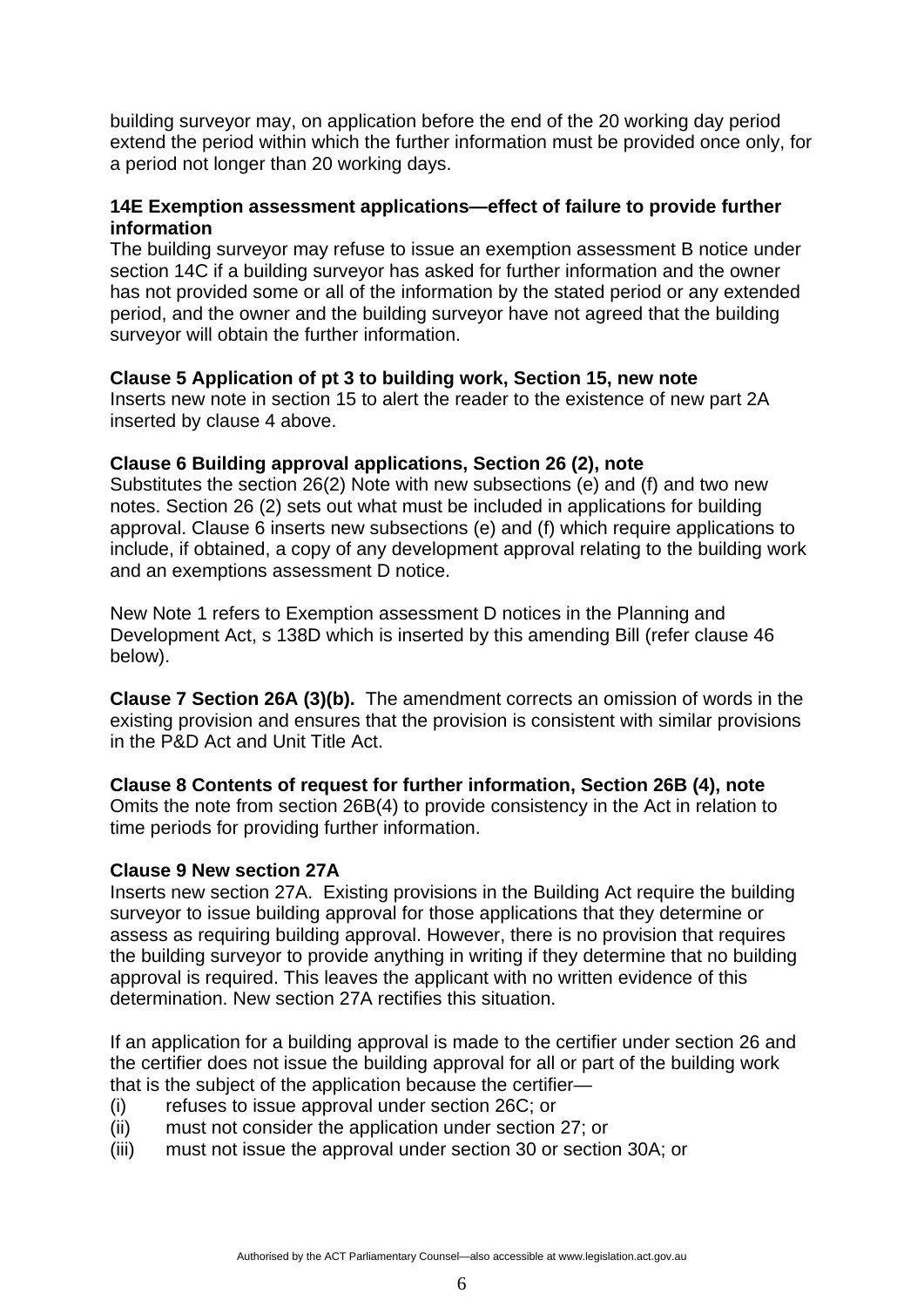(iii) decides that the approval is not required for all or part of the building work for which the application is made, the certifier must give the applicant written notice stating that building approval is not issued and the reason why the approval is not issued.

### **Clause 10 Issue of building approvals, Section 28 (2) (a), new note**

Inserts new note in section 28 (2)(a) to draw the certifier's attention to the fact that taking all reasonable steps to get the information the certifier needs includes deciding whether the building work requires development approval.

## **Clause 11 Approval requirements, New section 29 (1) (g) (ia)**

Existing section 29(1) states the things that a building certifier must consider when determining a building approval application. Section 29(1) requires the building certifier to determine if the proposed works are exempt and if not, a development approval needs to be attached to the application. New section 29(1)(g(ia) provides that the building certifier must also consider an exemption assessment D notice if it is attached to the application. The Notes provide further information as follows:

"Note 1: If site work is an exempt development, it does not require development approval (see *Planning and Development Act 2007*, s 133).

Note 2: Applying for an exemption assessment is not a requirement of the development approval or building approval process. A person may personally decide whether a development is an exempt development and not apply for an exemption assessment from a works assessor or building surveyor (see *Planning and Development Act 2007*, div 7.2.6A)."

### **Clause 12 Section 29 (1) (g), new example and note**

Inserts a new example and note in section 29(1)(g)as follows:

"If an exemption assessment D notice for the proposed residence and garage indicates the residence and garage are exempt from requiring development approval, then the plans do not need to include any additional information to establish that the proposed residence and garage are an exempt development."

This provision does not give a certifier power to require an applicant to provide either development approval, or an exemption assessment D notice, under the *Planning and Development Act 2007*."

### **Clause 13 New section 29 (6A)**

Consistent with building and development approvals, a lifespan has been placed on the use of an exemption assessment D notice. New section 29(6A) provides that the certifier must be satisfied that the exemption assessment D notice attached under subsection  $(1)(q)(ia)$  is for the site work to which the application relates and was issued by a works assessor or building surveyor not more than 3 months before the day the application for building approval was made.

The Note explains that there is no obligation on the certifier to confirm the exemption assessment D notice in any other way, such as for accuracy or completeness.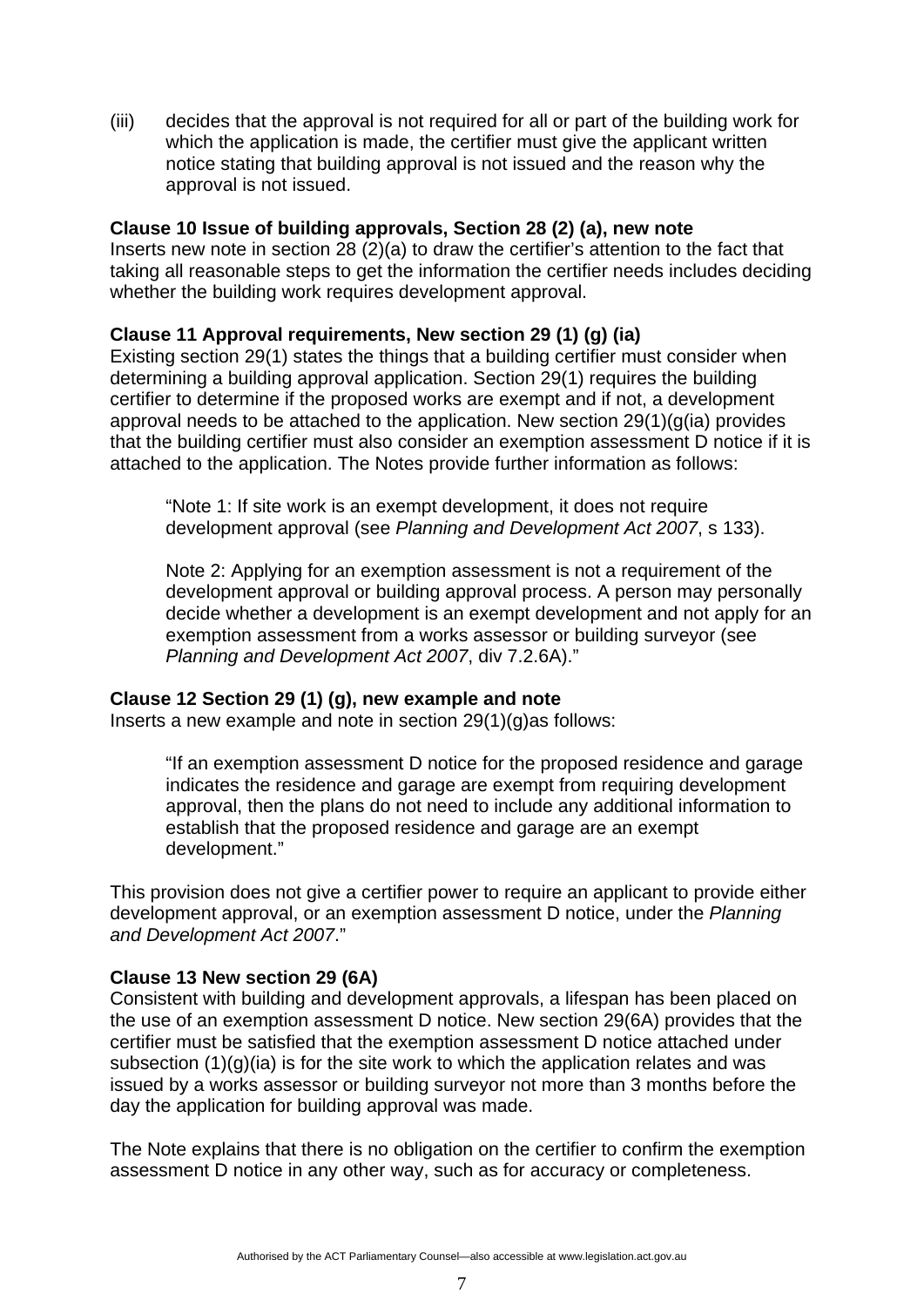# **Clause 14 Contents of request for further information, Section 32B (4), note**

Omits the note to section 32B (4) to provide consistency in the Act in relation to time periods for providing further information.

#### **Clause 15 Notification by certifier of possible noncompliant site work, New section 50A (2A) and (2B)**

Inserts new section 50A (2A) and (2B). The intent of section 50A is to require certifiers to share with the planning and land authority suspicion(s) that the certifier reasonably forms about possible non-compliant site work so that the authority can investigate the matter. New subsection 50A (2A) allows a certifier to rely on an exemption assessment D notice issued not more than 3 months earlier in considering whether development approval is needed for the site work. New subsection (2B) states that subsection (2A) applies whether or not the exemption assessment D notice was incorrect if the certifier was not aware, and could not reasonably have been aware, that the notice was incorrect.

### **Clause 16 Site work without adequate development approval—people, New section 50B(3A) and (3B)**

Clause 16 inserts new section 50B (3A) and (3B). Section 50B makes it an offence for a certifier to issue a building approval or approve amended plans if that site work or plans require development approval and there is no such approval. Section 50B (3) sets out defences to a prosecution for the offence. One defence includes that the defendant was satisfied on reasonable grounds that the development did not need approval. New section 50B(3A) states that a defendant is taken to be satisfied on reasonable grounds if the defendant proves that the defendant relied on an exemption assessment D notice, issued not more than 3 months before the day the building approval was issued. New subsection (3B) states that subsection (3A) applies whether or not the exemption assessment D notice was incorrect, unless the prosecution establishes that the defendant knew, or could reasonably be expected to have known, that the notice was incorrect.

### **Clause 17 Site work without adequate development approval—partners, Section 50C**

Omit the words **"**the partnership proves" and substitutes the words "a partner proves". This is a technical amendment to correct terminology.

### **Clause 18 New section 50C (3A) and (3B)**

Inserts new section 50C (3A) and (3B) in similar terms to clause 16 except it is for partnerships.

# **Clause 19 Carrying out building work in contravention of s 42, Section 51 (4)**

Substitutes a new section 51(4) in section 51 which includes new subparagraphs (b) and (c) which provide that it is a defence to a prosecution against the owner of the parcel of land for an offence of doing building work except in compliance with section 42 (Requirements for carrying out building work) if the owner satisfies the court that they did the work because they had an exemption assessment B notice which they were not aware was incorrect or had an approval which they were not aware should not have been issued.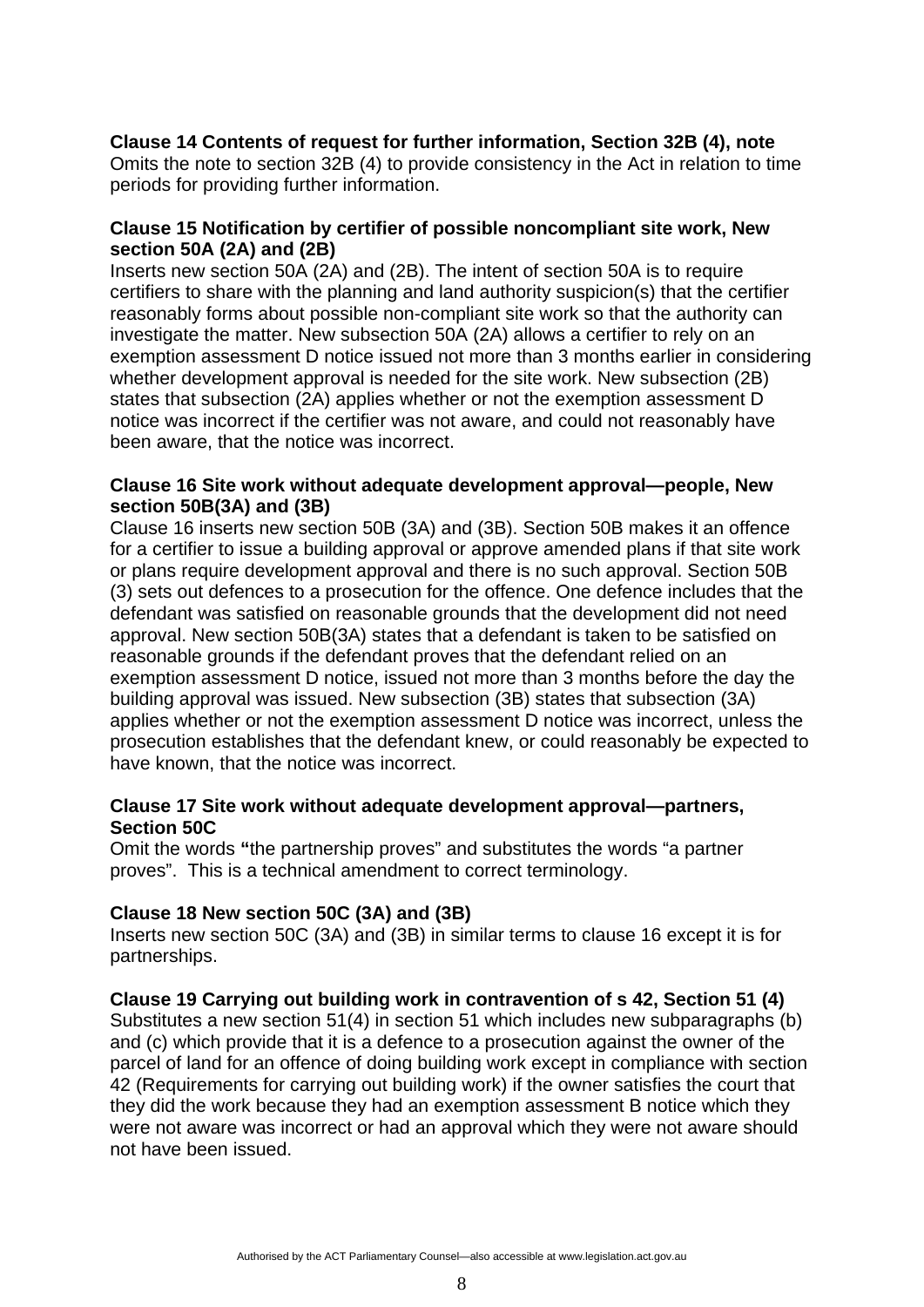# **Clause 20 Section 51 (5) (b)**

Clause 20, in effect, omits the word "that" from section 51(5)(b). This is a technical amendment to remove a superfluous word.

### **Clause 21 New section 51 (6)**

Inserts new section 51(6) that provides a defence to a prosecution against a person other than the owner in similar terms to new section 51(4)(b) and (c) inserted by clause 20 above.

# **Clause 22 Regulation-making power, Section 152 (6)**

Substitutes a new section 152(6) that provides the regulations may prescribe maximum penalties of not more than 60 penalty units rather than 10 penalty units for offences against the regulations. The increase is required because the contraventions that have historically resided in the Act can now be prescribed in the regulation. Therefore it is reasonable to also provide that the same penalty unit maximum be available for contraventions against the regulation. This will ensure a consistent compliance regime between operational Acts and COLA.

## **Clause 23 New part 15**

Inserts a new part 15 in the Building Act that provides for transitional matters.

### The name of new part 15 is **Transitional- Construction Occupations Legislation Amendment Act 2010 (No.2).**

The use of transitional provisions such as these is appropriate as the Act seeks to introduce a new license category, area of work and service for the community. The provisions provide a quick and efficient means of dealing with unintended consequences or operational matters during the initial implementation phase. For this reason the provisions are only temporary, lasting 2 years from commencement, and any modifications to the Act done using these provisions need to be done through the normal Act amendment process otherwise they will expire. During the normal Act amendment process the ACT Legislative Assembly will consider the proposed amendments and if appropriate agree to the Act being permanently amended.

The part includes new sections 200 -202.

### **Section 200 Meaning of** *commencement day* **– pt 15**

Provides that *commencement day* in this part means the day the part commences. Part 15 is included in Part 2 of the amending Bill which commences on a day fixed by the Minister by written notice (see clause 2 above, subsection (3))

# **Section 201 Transitional regulations**

Part 15 provides a regulation making power to quickly correct or cover a matter that may have been inadvertently left out or needs amending or correcting. Section 201 (1) provides that a regulation may prescribe transitional matters necessary or convenient to be prescribed because of the enactment of the *Construction Occupations Legislation Amendment Act 2010 (No.2)* Section 201 (2) provides that a regulation may modify this part (including in relation to another territory law) to make provision in relation to anything that, in the Executive's opinion, is not, or is not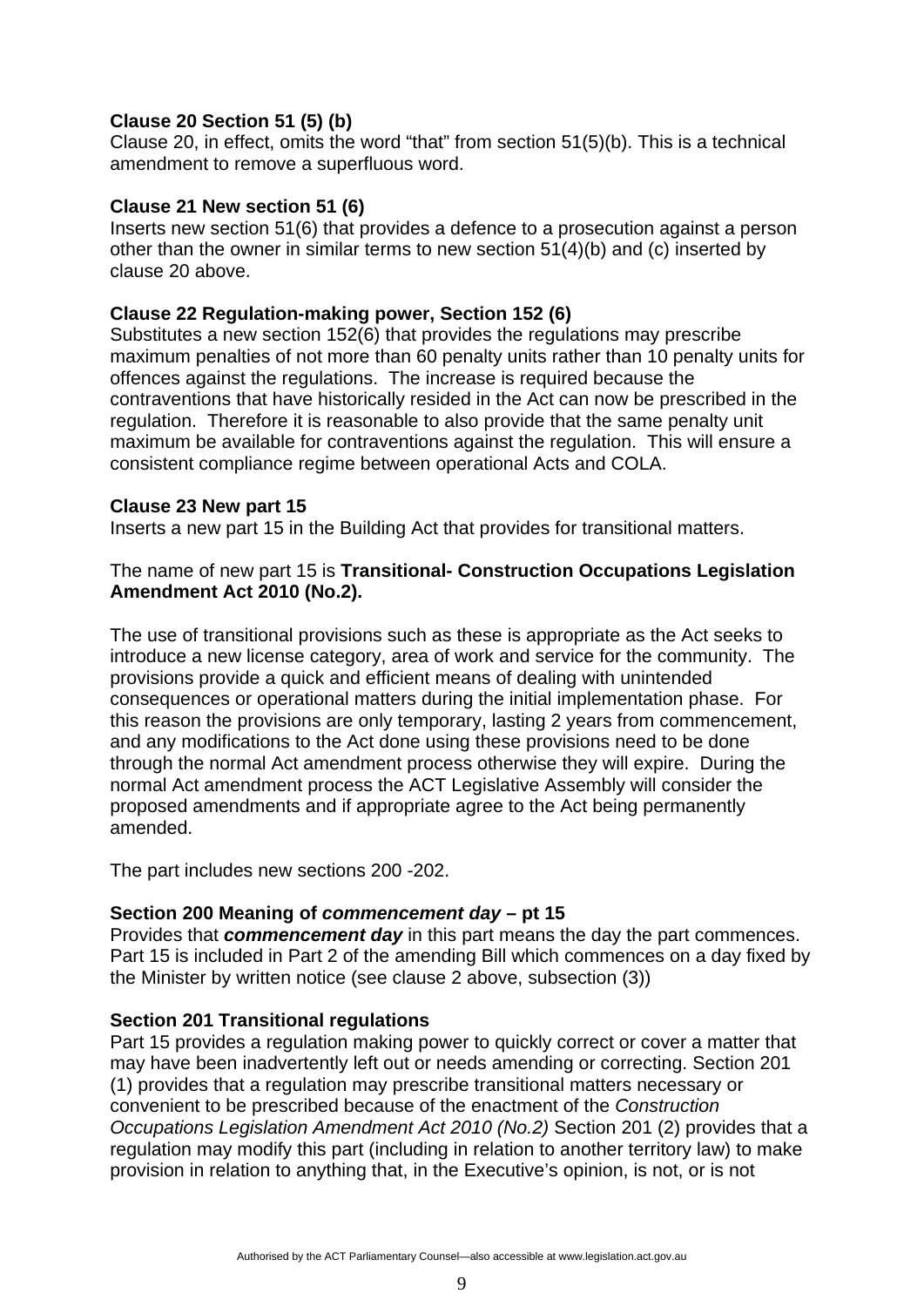adequately or appropriately, dealt with in this part. A regulation under subsection (2) has effect despite anything elsewhere in the Building Act or another territory law and expires 2 years after the day it commences.

**Section 202 Expiry—pt 15** provides that the part expires 2 years after the commencement day. In effect this means that any Act modifications done under this provision will expiry in 2 years unless they are made permanent through the normal legislative processes.

### **Clause 24 Dictionary, note 2**

Inserts "construction occupations registrar" in note 2 of the Dictionary because Clause 4 of this amending Bill includes a reference to the registrar.

## **Clause 25 Dictionary, new definitions**

Inserts the following definitions in the Dictionary because of the amendments to the Building Act by this amending Bill:

*building surveyor*—see the *Constructions Occupations (Licensing) Act 2004*, section 9. *exemption assessment*—see section 14. *exemption assessment B notice*—see section 14B. *exemption assessment D notice*—see the *Planning and Development Act 2007*, section 138D.

# *Part 3 Construction Occupations (Licensing) Act 2004*

### **Clause 26 Legislation amended—pt 3**

States that this part amends the *Construction Occupations (Licensing) Act 2004*.

# **Clause 27 What is a** *building surveyor***? New section 9(1)(aa)**

Inserts new section 9(1)(aa) that states that a building surveyor is an entity that provides an exemption assessment service. This enables a building surveyor to undertake this type of work as well as building certification work (under s9(1)(a)) and works assessment service (under s9(1)(b)).

# **Clause 28 New section 9(1A)**

Inserts new section 9(1A) that provides a definition of *exemption assessment*  **service.** An exemption assessment service is the doing of exemption assessment work.

**Clause 29 Section 9(3), new definition of** *exemption assessment work*  Inserts new definition of *exemption assessment work* which means undertaking an exemption assessment under the *Building Act 2004*.

### **Clause 30 What is a works assessor? Section 14A (3), definition of** *works assessment work***, except note**

Substitutes a new definition of *works assessment work* so that the existing definition also includes undertaking an exemption assessment under the *Planning*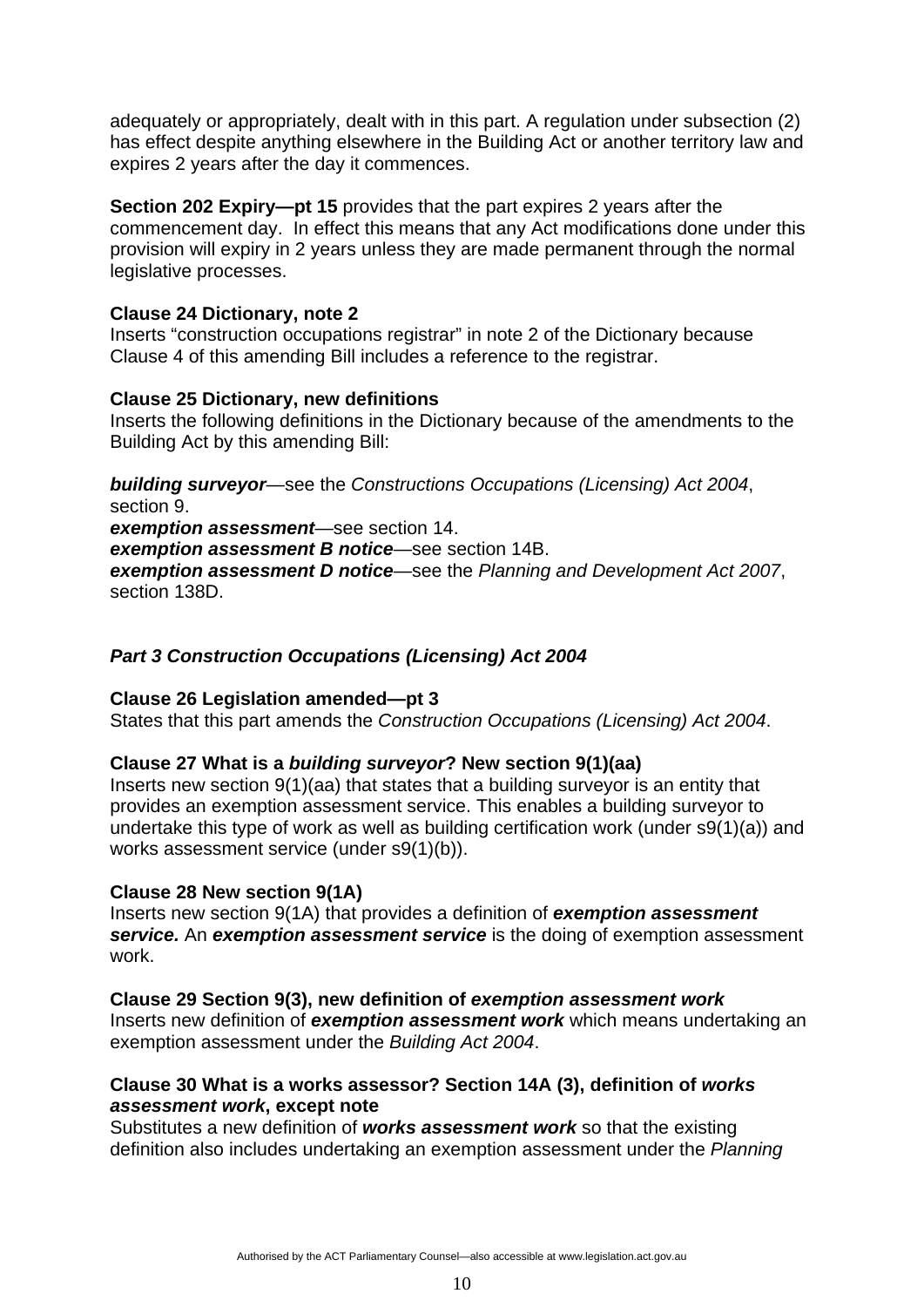*and Development Act 2007* or providing as well as doing anything incidental to providing, a unit title assessment report under the *Unit Titles Act 2001*.

## **Clause 31 What is an operational Act? Section 16**

Inserts *Planning and Development Act 2007* in the list of operational Acts in section 16. There is a range of legislation that is linked to COLA and contains requirements in relation to licensees. These *operational Acts* are presently specified in section 16 of the Act

### **Clause 32 Rectification orders—exercise of registrar's powers, Section 33A (b)**

As a consequence of the amendment of section 16 by clause 32 above, omits the words "this Act, an operational Act or the *Planning and Development Act 2007*" and substitutes the words "this Act or an operational Act".

## **Clause 33 Considerations for deciding under s 34 and s 35, Section 36 (3) (b)**

As a consequence of the amendment of section 16 by clause 31 above, omits the words "this Act, an operational Act or the *Planning and Development Act 2007*" and substitutes the words "this Act or an operational Act".

## **Clause 34 Registrar's functions, New section 104(3)**

Inserts a new section 104(3) that provides that a code of practice is a notifiable instrument. Section 104 gives the registrar power to develop and maintain codes of practice but does not presently stipulate how these codes are made available publicly. Clause 34 corrects this omission.

### **Clause 35 New part 16**

Inserts new part 16 in the *Construction Occupations Legislation Amendment Act 2004* (COLA) that provides for transitional matters.

#### The name of new part 16 is **Part 16 Transitional—Construction Occupations Legislation Amendment Act 2010 and Construction Occupations Legislation Amendment Act 2010 (No 2)**

Part 16 includes new sections 158 to 160.

### **158 Meaning of** *commencement day***—pt 16**

Provides that *commencement day* in this part means the day this part commences. Part 3 commences on a day fixed by the Minister by written notice (see clause 2 above subsection (3))

### **159 Transitional regulations**

Part 16 provides a regulation making power to quickly correct or cover a matter that may have been inadvertently left out or needs amending or correcting. Section 159 (1) provides that a regulation may prescribe transitional matters necessary or convenient to be prescribed because of the enactment of the *Construction Occupations Legislation Amendment Act 2010* and the *Construction Occupations Legislation Amendment Act 2010 (No.2)*. Section 159(2) provides that a regulation may modify this part (including in relation to another territory law) to make provision in relation to anything that, in the Executive's opinion, is not, or is not adequately or appropriately, dealt with in this part. A regulation under subsection (2) has effect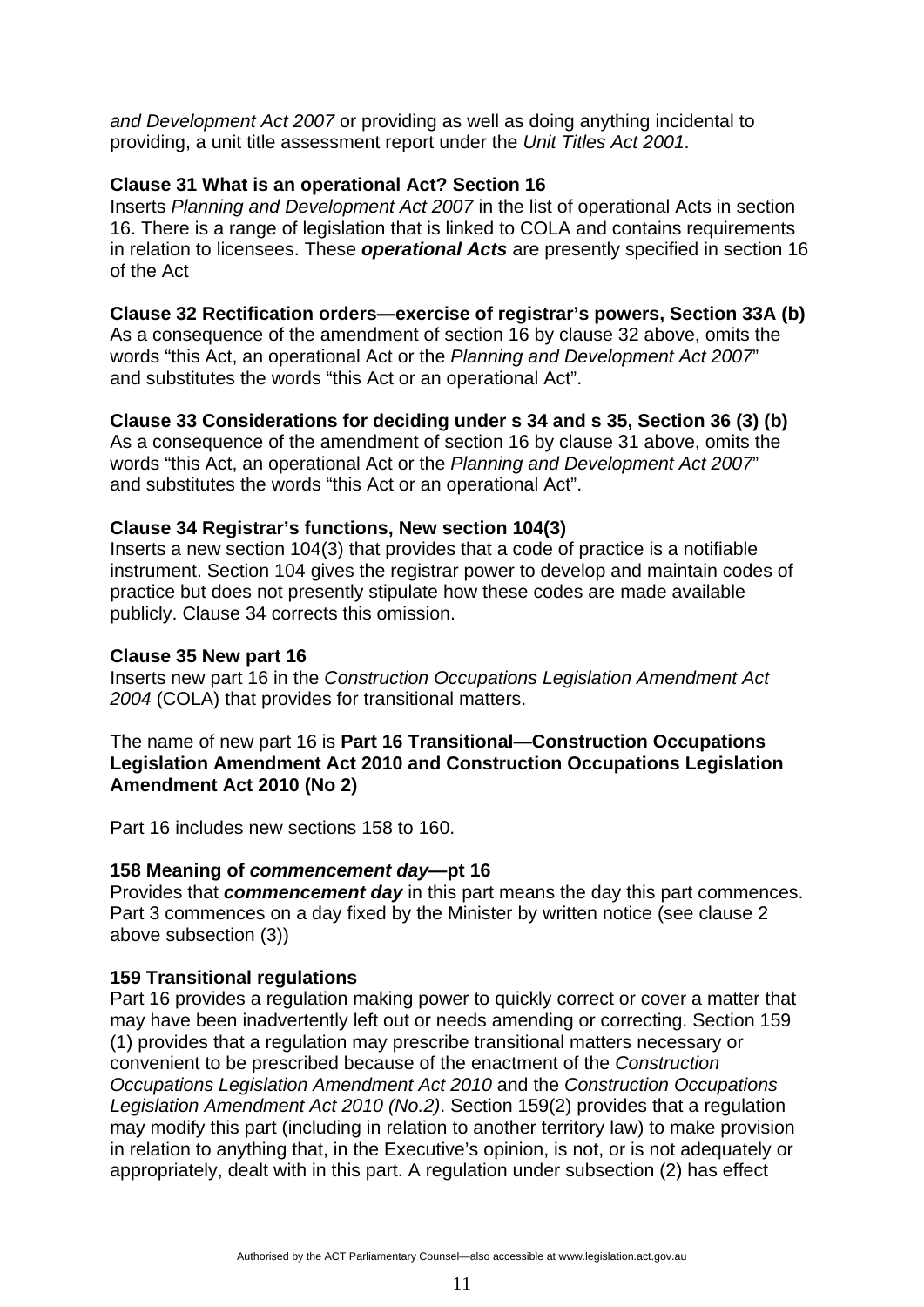despite anything elsewhere in COLA or another territory law and expires 2 years after the day it commences.

## **160 Expiry—pt 16**

States that this part expires 2 years after the commencement day.

# *Part 4 Construction Occupations (Licensing) Regulation 2004*

#### **Clause 36 Licence applications – Act, s17 (3) Section 5(h)**

Substitutes new section 5 (h) to include the works assessor.

### **Clause 37 and 38 Term of licence for asbestos assessors, building surveyors and plumbing plan certifiers – Act, s24 section 8(1)**

Amends the heading so that a works assessor is included and substitutes new section 8 (1) so that the provisions of section 8 also apply to a works assessor.

### **Clause 39 particulars in register Section 9 (1) (c)**

Substitutes new paragraph (c) in section 9(1) to include the works assessor.

### **Clause 40 New section 18A**

Inserts new section 18A which states that an applicant for a works assessor licence is eligible for the licence only if the applicant is adequately insured. New section 18A(2) defines when an applicant is adequately insured. An applicant must have professional indemnity insurance that meets the parameters of paragraphs (a) to (d)

### **Clause 41 Schedule 1, new part 1.9**

Inserts new part 1.9 Works Assessors in schedule 1. Schedule 1 provides for classes of construction occupation licence and functions. Part 1.9 under clause 41 provides for the class of works assessor - unit titles that can do works assessment work.

### **Clause 42 Schedule 1, new part 1.9**

Substitutes new part 1.9. Clause 41 commences with the *Construction occupations Legislation Amendment Act 2010,* part 3 (Unit Titles Act 2001) and clause 42 commences on a day fixed by the Minister by written notice (see Clause 2 of this amending Bill). Therefore, clause 41 applies until the other provisions of the amending Bill commence at which point a new part 1.9 will be substituted by operation of clause 42. Part1.9 under clause 42 provides for the classes of works assessor – planning and development and unit titles.

A planning and development works assessor is divided into two classes: class A and class B and can undertake exemption assessment work under the Planning and Development Act. A class A works assessor will be able to work within the full scope of P&D exemptions while a class B works assessor will only be able to work within class 1 or class 10 or associated with a class 1 or class 10. This is because the qualification requirements are higher for a class A works assessor than a class B. A works assessor will also be able to undertake all unit title assessor work under the Unit Titles Act.

### *Part 5 Planning and Development Act 2007*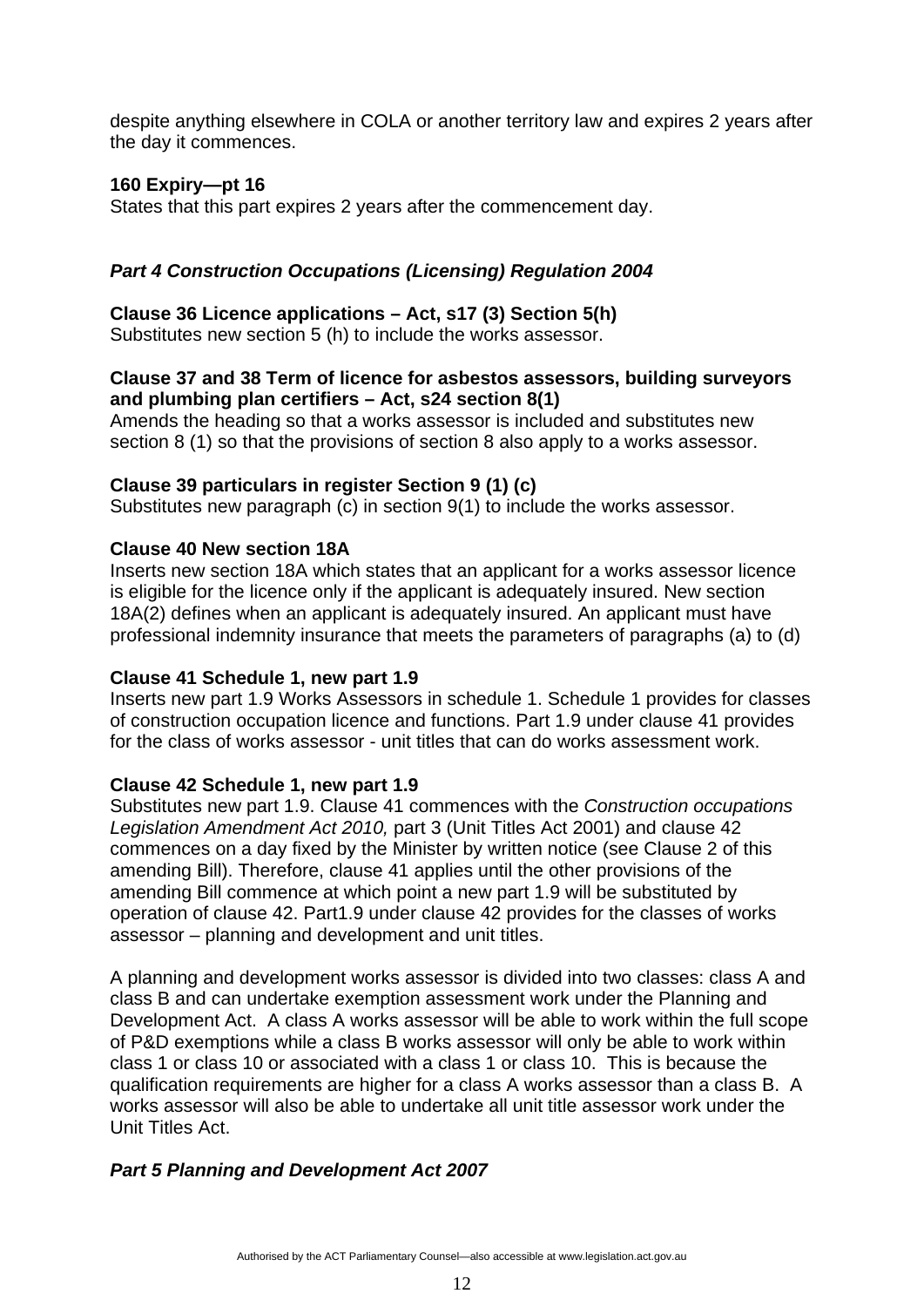# **Clause 43 Legislation amended—pt 5**

States that this part amends the *Planning and Development Act 2007*.

#### **Clause 44 What is an** *exempt development***? Section 133, new note**

Inserts a new note in s133 that states a person may apply for an exemption assessment under s 138B to work out whether a development is an exempt development. It is not mandatory to apply for an exemption assessment notice, if the development meets the prescribed exemption criteria the development is exempt from the need to apply for development approval. The exempt status is not dependant on having an exemption assessment notice.

### **Clause 45 Consideration of development proposals Section 138 (4)(a), new note.**

A new note is inserted at section 138 to alert a proponent that they could, if they choose, seek an exemption assessment D notice under new section 138B. It is not mandatory to apply for an exemption assessment D notice and a notice does not substitute for an *advice* provided under section 138 (4)(a).

An exemption assessment D notice and an *advice* under s138 deliver two different outcomes.

### **Clause 46 New division 7.3.1A**

Inserts new division 7.3.1A. This division has similar provisions to that for the Building Act set out above in clause 4 but apply to the Planning and Development Act instead.

### **Division 7.3.1A Exemption assessments,**

### **138A Purpose of exemption assessment D notices**

New section 138A sets out the purpose of exemption assessment D notices. An exemption assessment may relate to development that is to be undertaken or has been undertaken. For development that is to be undertaken, an exemption assessment D notice will certify if the development is, or is not, an exempt development. For development that has been undertaken, an exemption assessment D notice will certify whether the development is, or is not, exempt from requiring development approval at the time it was done, or is currently exempt.

### **138B Exemption assessment applications**

New section 138B sets out the requirements of an application for an exemption assessment D notice. An application may be made to a works assessor or building surveyor. Applying for an exemption assessment is not a requirement of the development approval or building approval process (see s 138C below). A person may personally decide whether a development is an exempt development and not apply for an exemption assessment from a works assessor or building surveyor.

- (2) The application must—
- (a) include—
	- (i) the number of copies of the plans relating to the development work prescribed by regulation; and
	- (ii) any other details or material prescribed by regulation; and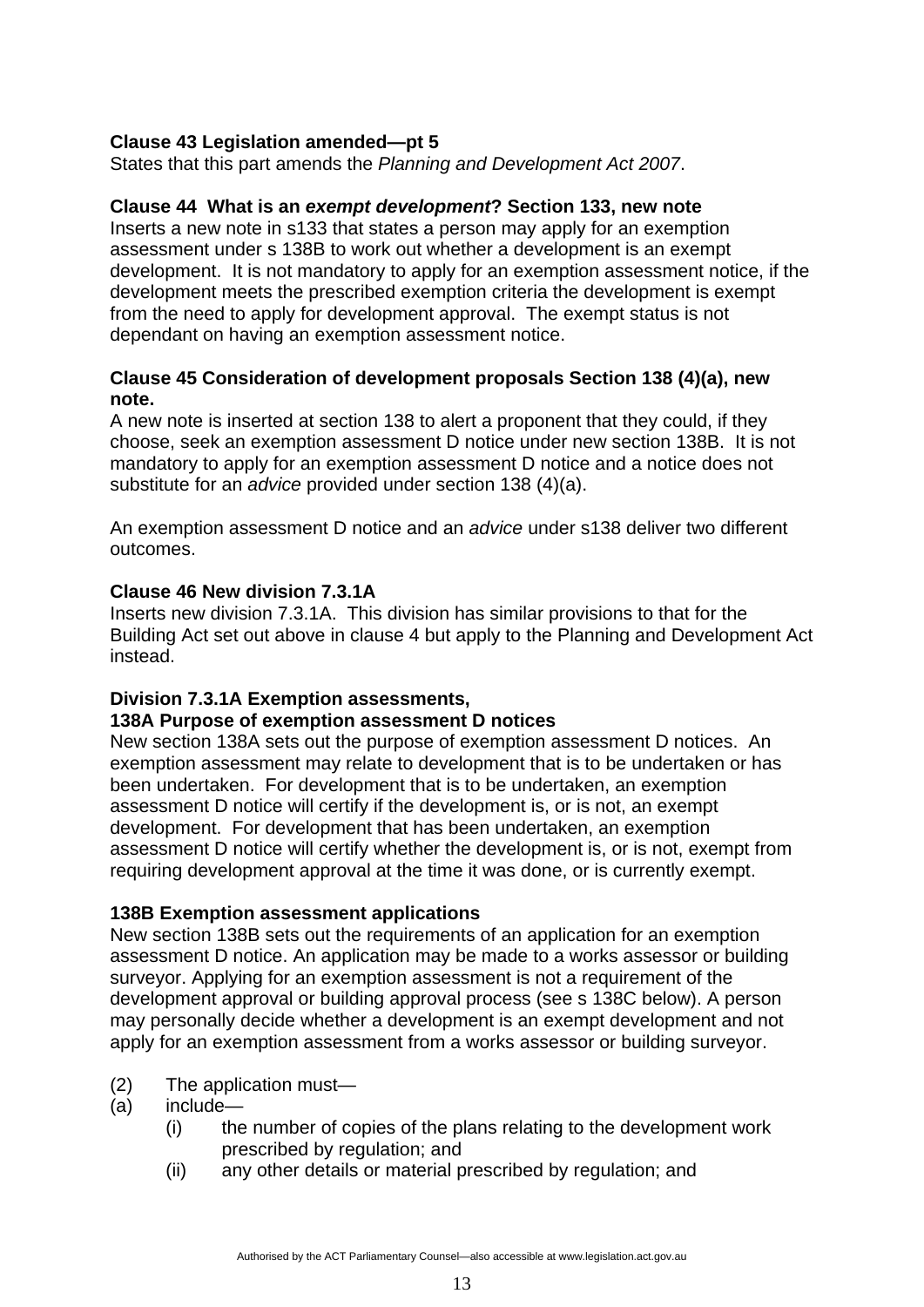- (b) be in writing signed by the applicant; and
- (c) if the applicant is someone other than the lessee of the land to which the application relates—also be signed by—
	- $(i)$  if the land to which the application relates is subject to a lease—the lessee of the land; or
	- (ii) if the land to which the application relates is public land or unleased land—the custodian for the land; or
	- (iii) in any other case—the planning and land authority.

If a form is approved under s 425 for an application, the form must be used.

A regulation may prescribe information required to be shown in plans under subsection (2) (a) (i).

## **138C Exemption assessment not required for development approval**

New section 138C provides that an exemption assessment is not a requirement of the development approval process. A works assessor or building surveyor may issue an exemption assessment D notice to an applicant only if the applicant has applied to the works assessor or building surveyor for an exemption assessment.

## **138D Exemption assessments and notices**

If a person applies to a works assessor or building surveyor for an exemption assessment under section 138B and the works assessor or building surveyor agrees to provide the exemption assessment, the works assessor or building surveyor must—

- (a) prepare the exemption assessment; and
- (b) issue a notice (an exemption assessment D notice) stating whether the development is an exempt development under section 133; and
- (c) give the exemption assessment D notice to the applicant; and
- (d) within 5 days after the day the works assessor or building surveyor issues the notice—give a copy of the notice to the planning and land authority.

The works assessor or building surveyor may refuse to issue a notice if the works assessor or building surveyor does not have enough information (see s 138G below).

If the development that is the subject of the application has been undertaken and the works assessor or building surveyor certifies that the development is exempt because the development was exempt when undertaken, the exemption assessment D notice must also include the dates on which the works assessor or building surveyor has based the assessment that the development was exempt.

If, after taking reasonable steps, an applicant cannot find a works assessor or building surveyor who will agree to provide an exemption assessment, the applicant may apply to the construction occupations registrar to appoint a works assessor to prepare the exemption assessment and issue an exemption assessment D notice.

The new section also includes a note to alert the proponent that an *advice* under section 138 may be sought. It is not mandatory to seek an advice under s138 and it does not substitute for an exemption assessment D notice. An *advice* and an exemption assessment D notice deliver two different outcomes.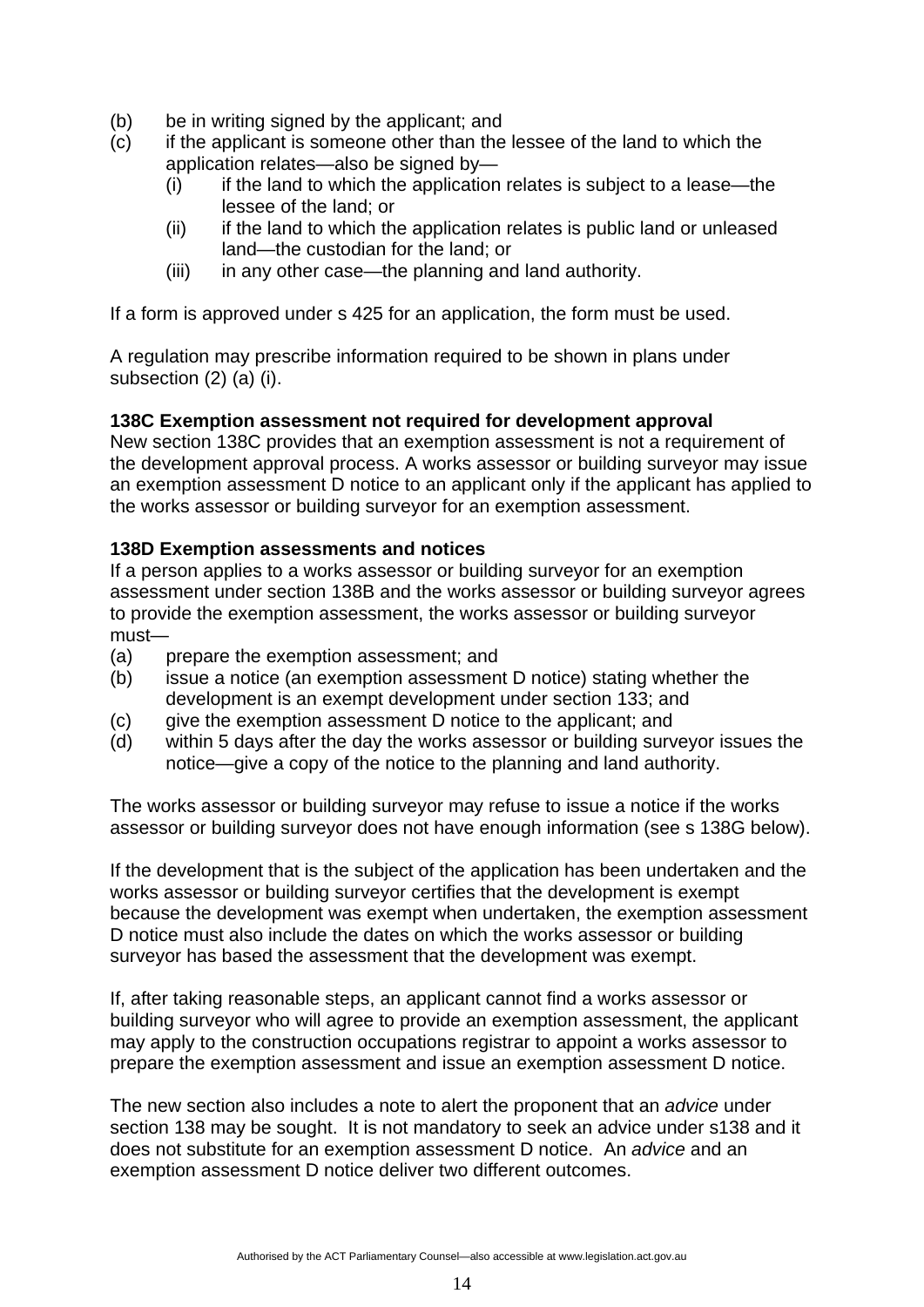## **138E Exemption assessment applications—request for further information**

New section 138E sets out the rules for a works assessor building surveyor to request further information for an exemption assessment notice D from an applicant. The request must be in writing, the works assessor or building surveyor must believe on reasonable grounds that the further information will help in the preparation of the assessment and the works assessor or surveyor and the applicant cannot have agreed that the works assessor or surveyor will obtain the further information.

#### **138F Exemption assessment applications—contents of request for further information**

New section 138F sets out the contents of a request for further information. A request under section 138EF must—

- (a) state the period within which the further information asked for must be provided; and
- (b) if the further information is not a document—state that the further information must be provided in writing; and
- (c) state that the applicant need not provide the further information, but if the applicant fails to provide some or all of the information in accordance with the request, the works assessor or building surveyor may under section 138G refuse to issue an exemption assessment D notice; and
- (d) state that, despite the applicant and works assessor or building surveyor having previously not agreed that the works assessor or building surveyor would obtain the further information, the applicant and works assessor or building surveyor may agree that the works assessor or building surveyor will obtain the information.

The request may require the applicant to verify all or part of any information provided by statutory declaration.

The period within which information must be provided must be at least 20 working days or, if a shorter period is prescribed by regulation, the shorter period. The works assessor or building surveyor may, on application before the end of the 20 working day period extend the period within which the further information must be provided once only, for a period not longer than 20 working days.

#### **138G Exemption assessment applications—effect of failure to provide further information**

The works assessor or building surveyor may refuse to issue an exemption assessment D notice under section 138E if a works assessor or building surveyor has asked for further information and the applicant has not provided some or all of the information by the stated period or any extended period, and the applicant and the works assessor or building surveyor have not agreed that the works assessor or building surveyor will obtain the further information.

# **Clause 47 Offence to develop without approval, Section 199 (6)**

Substitutes new section 199(6).

Section 199 creates an offence to develop with development approval and a defence for the offence. The proposed new sub-section (6) substitutes existing sub-section 6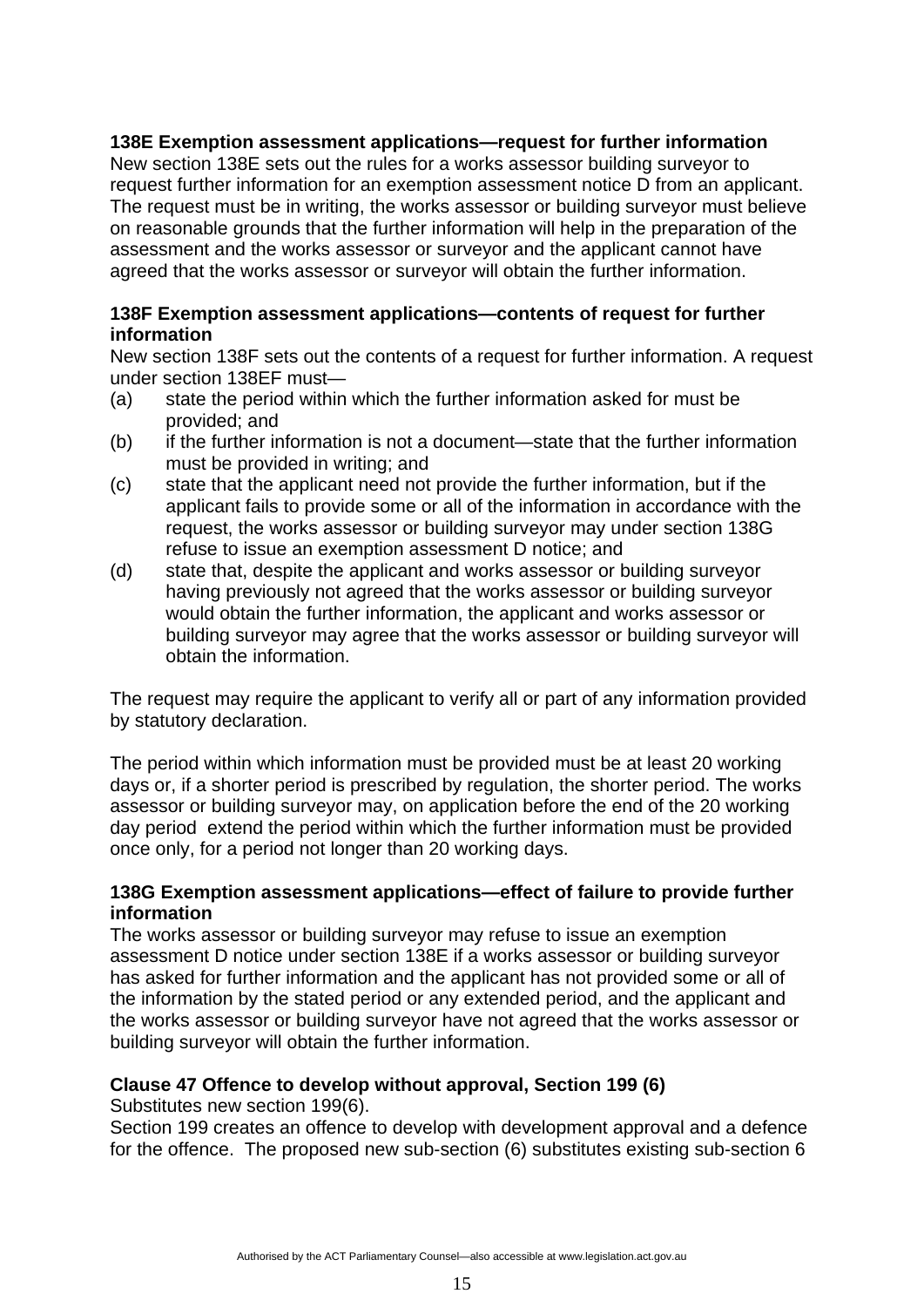so that the same defences, against sub-section 4, are extended to those persons who use an exemption assessment notice.

However there is no defence to the absolute offence of doing prohibited development. Having an exemption assessment D notice does not change this. Section 200 of the Act would still apply.

The proposed provision also provides a defence if the person had a building approval for the works. The Building Act provides that a building approval can not be issued if the development requires development approval.

Section 199 (6) sets out defences to a prosecution for the offence. One defence includes that the defendant was satisfied on reasonable grounds that the development did not need approval. New section 199 (6) (b) states that a defendant is taken to be satisfied on reasonable grounds if the defendant proves that the defendant relied on an exemption assessment D notice, issued not more than 3 months before the day the building approval was issued.

- $(6)$  It is a defence to a prosecution for an offence against subsection  $(4)$  if the defendant proves—
	- (a) that before undertaking the development the defendant took reasonable steps to find out whether the development required development approval; or
	- (b) that—
		- (i) an exemption assessment D notice was issued before, but not more than 3 months before, the day the defendant started to undertake the development, stating that the development was an exempt development under section 133; and
		- (ii) the defendant was not aware, and could not reasonably have been aware, that the notice was incorrect; or
	- (c) that—
		- (i) before the day the defendant started to undertake the development, a building approval or approval of amended building work plans under the Building Act 2004 for which development approval was required was issued; and
		- (ii) the building work was carried out when the building approval, or the approval for the amended plans, was in force; and
		- (iii) the defendant was not aware, and could not reasonably have been aware, that the building approval, or the approval of the amended plans, should not have been issued without development approval.

See the Building Act 2004, s 28 (for issue of building approvals) and s 32 (for amendment of approved plans).

# **Clause 48 Regulation-making power, Section 426 (5)**

Substitutes a new section426 (5) that provides the regulations may prescribe maximum penalties of not more than 60 penalty units rather than 10 penalty units for offences against the regulations. The increase is required because the contraventions that have historically resided in the Act can now be prescribed in the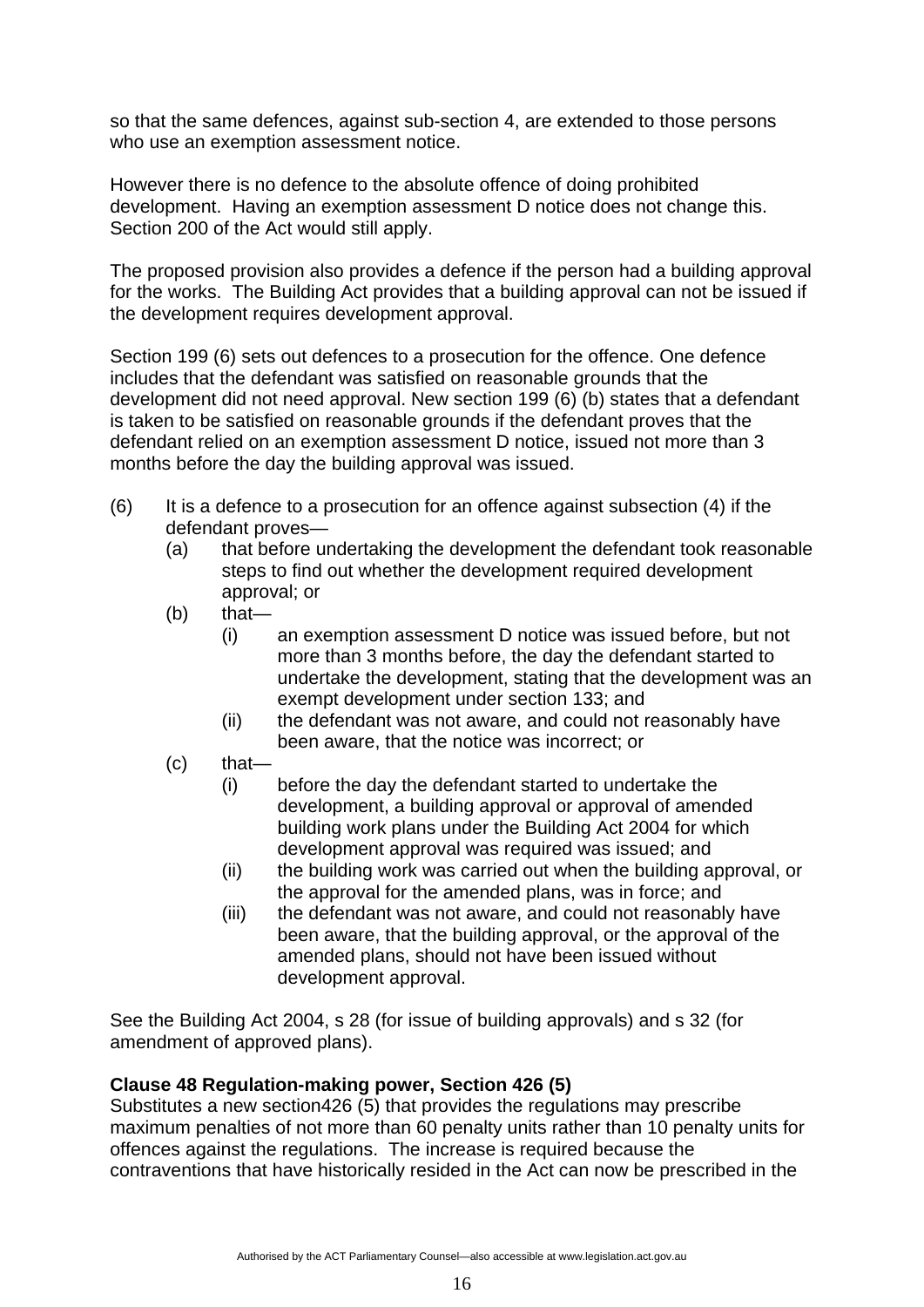regulation. Therefore it is reasonable to also provide that the same penalty unit maximum be available for contraventions against the regulation. This will ensure a consistent compliance regime between the operational Acts and COLA.

#### **Clause 49 new chapter 16**

Inserts new chapter 16 in the *Planning and Development Act 2007* that provides for transitional matters.

### The name of new chapter 16 is **Chapter 16 Transitional—Construction Occupations Legislation Amendment Act 2010 (No 2)**

Chapter 16 includes new sections 468 to 470.

### **468 Meaning of** *commencement day***—pt 16**

Provides that *commencement day* in this part means the day this part commences. Part 5 commences on a day fixed by the Minister by written notice (see clause 2, above subsection (3))

The use of transitional provisions such as these is appropriate as the Act seeks to introduce a new license category, area of work and service for the community. The provisions provide a quick and efficient means of dealing with unintended consequences or operational matters during the initial implementation phase. For this reason the provisions are only temporary, lasting 2 years from commencement, and any modifications to the Act done using these provisions need to be done through the normal Act amendment process otherwise they will expire. During the normal Act amendment process the ACT Legislative Assembly will consider the proposed amendments and if appropriate agree to the Act being permanently amended.

### **469 Transitional regulations**

Chapter 16 provides a regulation making power to quickly correct or cover a matter that may have been inadvertently left out or needs amending or correcting. Section 469(1) provides that a regulation may prescribe transitional matters necessary or convenient to be prescribed because of the enactment of the *Construction Occupations Legislation Amendment Act 2010 (No.2)*.

Section 469(2) provides that a regulation may modify this part (including in relation to another territory law) to make provision in relation to anything that, in the Executive's opinion, is not, or is not adequately or appropriately, dealt with in this part. A regulation under subsection (2) has effect despite anything elsewhere in the Planning and Development Act or another territory law and expires 2 years after the day it commences.

### **470 Expiry—ch 16**

States that this part expires 2 years after the commencement day.

### **Clause 50 Dictionary, new definitions**

Inserts new definitions in the Dictionary *exemption assessment*—see section 138B. *exemption assessment D notice*—see section 138D.